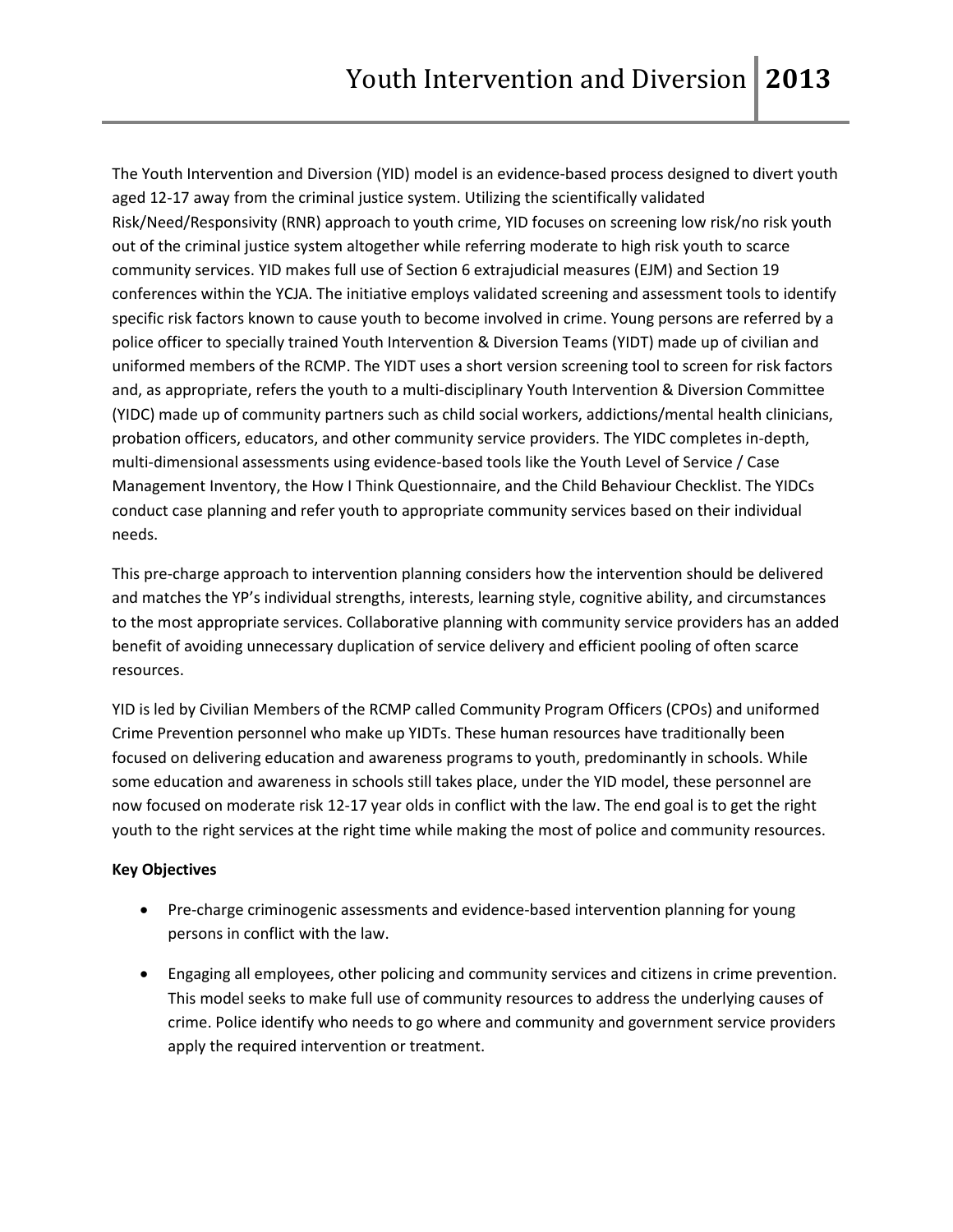- Reinvigorating crime prevention as a core responsibility of policing as per the RCMP Act, Section 18. YID stresses crime prevention as a foundational element in an integrated, cost effective and evidence-based continuum of responses to crime.
- Strategic use of resources The YID model ensures low risk/no risk youth are not using up scarce community resources. They are sent home with a warning or caution in the majority of cases. YID ensures only the highest risk youth (prolific offenders) are being sent into an already overburdened court and correctional system. Most importantly, moderate risk youth, amongst whom we would find the next generation of prolific offenders, are referred to services in the community based on a multi-dimensional assessment using evidence-based tools. This ensures they are receiving the appropriate intervention to assist in reducing their risk factors and enhancing their protective factors. The right youth to the right services at the right time.
- Reduced police ownership in largely ineffective and costly education and awareness programs/activities/initiatives. Parents and teachers are doing an exceptional job of educating our youth. While we have a minor role to play, evidence suggests that school- based education and awareness programs should not be a major component in police-based crime prevention strategies.
- The YID model seeks to ensure front line police officers are making the most of their discretionary powers under the YCJA. All front line police officers have been trained on the YCJA and YIDTs made up of fully trained crime prevention personnel (CPOs and uniformed officers) are available to assist them with youth files. Indeed, these teams are taking files right off the front line officer's case load, thereby allowing them more time to respond to emergencies, investigate files and conduct proactive patrols.
- The model seeks to influence decision-makers to streamline funding to those programs proven to be effective in addressing root causes of crime. The police role in this component is one of leadership - catalysts for change - without taking ownership of delivering or developing new programs/activities.
- Crime reduction and reduced incarceration rates for youth.

# **Responsibility Center**

The Crime Reduction Unit oversees the Youth, Aboriginal Policing, Crime Prevention, Drug Prevention and Crime Reduction Strategies. Part of the reasoning here was to align all of our proactive policing strategies under one decision-maker and one vision. This demonstrates to front line personnel that Crime Prevention and Crime Reduction are, indeed, two components to the same strategy. Front line police officers had already bought in to the CR strategy which focused on prolific and priority offenders, crime hotspots, etc. – an easy sell. Aligning CR with CP effectively ended the era of 'stickers and colouring books' and started the era of evidence-based and intelligence-led policing. Front line officers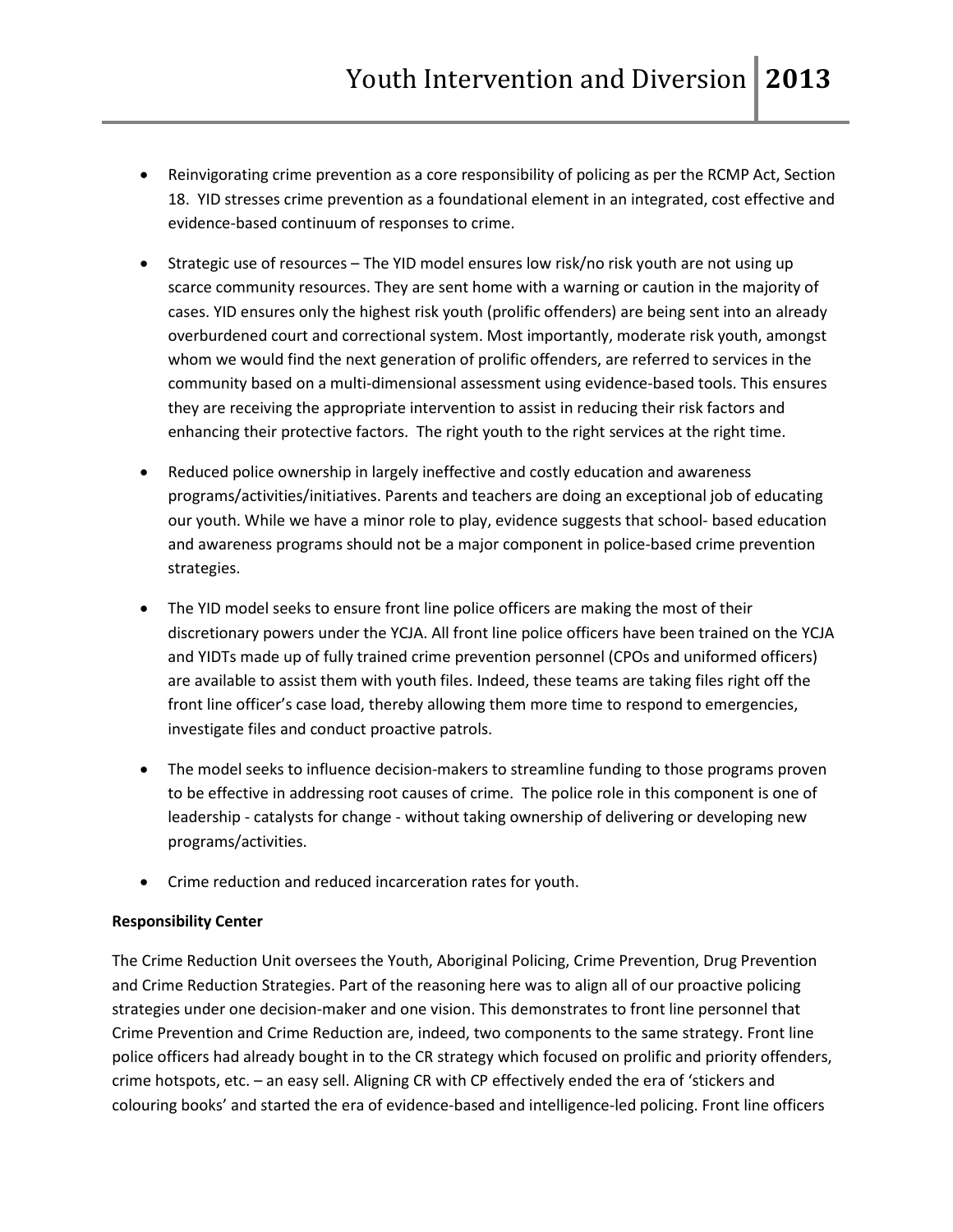now recognize that CR and CP apply the same principles which focus the right resources on the right individuals at the right times. They see their own role in this initiative which is essential to the success of any policing strategy.

#### **Partners Involved**

Almost all youth-serving agencies are involved, including both mandated and non-mandated services (education, mental health/addictions, social development, public safety, First Nations partners, etc.). These agencies are directly involved. Most participate on the Youth Intervention & Diversion Committees; some have been approached to provide funding for youth programs, most have participated in RCMP training initiatives so that they are better trained to receive youth referrals; some assist in governance by providing strategic direction to the Officer In Charge; and, an academic institute is conducting research and evaluation of the initiative (PhD student at UNBSJ).

#### **Economics**

YID is based on the very best evidence and research available on what actually works to prevent crime and what the role of the police should be in doing so. Subsequent economic/fiscal concerns have reinforced the need for this evidence-based strategy, but we would continue down this road regardless of the fiscal environment.

Most police agencies have people assigned full time to Community Policing or Crime Prevention Units. Implementing this model was about educating employees and senior managers about what those resources should be doing in order to have an impact on crime. We re-assigned these resources. As mentioned, the civilian CPOs, who were hired to deliver education and awareness initiatives, are now coordinating the YID model in their Districts. In addition, DARE officers and provincial DARE coordinators are now coordinating the YID model both at the Divisional level and in Districts (in partnership with CPOs). This was more of a cultural shift in how we are attempting to prevent crime. The evidence is very clear in that we are more likely to prevent crime by focusing our crime prevention resources on those who are most likely to go on to become serious or habitual offenders – moderate to high risk youth. Low risk or no risk youth are far less likely to go on to become offenders, habitual or otherwise, so having officers spend the majority of their time in classrooms was more of a public relations effort than a crime prevention one. The program did receive some funding from the Federal Dept of Justice to support our training efforts (200K over two years) which definitely moved things along a little faster.

J Division (New Brunswick) was very fortunate to have civilian personnel in place already that had a crime prevention mandate. This is an innovation in and of itself. A CPO costs far less than a police officer, but they never get distracted from their crime prevention mandate – unlike uniformed officers. All J Division had to do was re-focus these personnel to where the evidence was telling us they could have an impact on crime – moderate risk youth. They are now CP/CR experts and provide regular training and assistance to front line officers as well as facilitate the training and engagement of community partners and mandated service providers.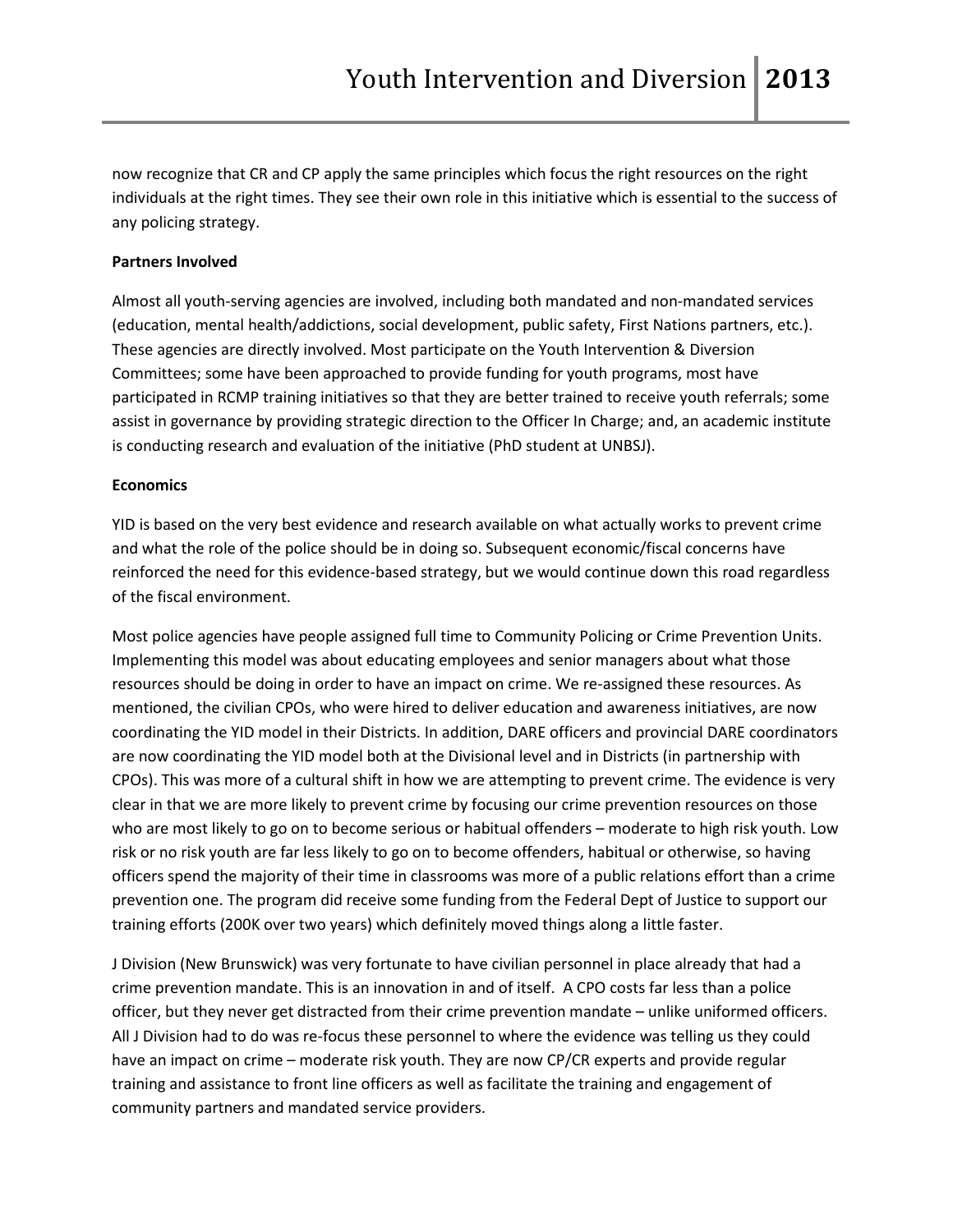### **Implementation**

The Officer in Charge (OIC) first articulated a Vision, Guiding Principles and Strategic Priorities which were communicated at every opportunity to obtain buy-in amongst senior leaders and middle managers. Training was provided to CPOs who began implementing the initiative in their respective districts with the assistance of the Division unit (an OIC, a Sgt and a civilian member). CPOs were trained as trainers in the major components of this plan (i.e. the YCJA, youth screening, etc.) and subsequently trained the officers and partners in their districts. Specific objectives, initiatives and targets were included on the Commanding Officer's balanced scorecard and subsequently on the Annual Performance Plans for each District Commander. An implementation evaluation 18 months into the initiative provided some key lessons learned and gave direction to improve the model. It also helped articulate Division policy which is now in place.

### **Key outcomes**

- In the first year, the target was to have each District initiate a "recognizable intervention and diversion process" based on the Five Year Strategy outlined by the OIC (included guiding principles and strategic priorities). All 12 Districts became engaged.
- The initiative now measures how many youth are being referred to YID (averaging 110 per month) and how many are subsequently being referred to community services (averaging 75 per month). We track how many screening tools and assessments are completed, the number of Section 19 youth conferences held, warnings, cautions, etc. We will next begin to measure how many youth follow through on referrals. These outcomes, we expect, are the lead measures in an eventual reduction in risk factors (based on follow up assessments) amongst the youth involved. This, in turn, we anticipate, will lead to a reduction in youth crime and hopefully a reduction in youth incarceration rates. This is all supported by the RNR theory.
- The number of referrals to the program helps assess the engagement level of our front line police officers. Referrals to community services at the outset were almost nil, thus an average of 75 per month is a huge step forward.
- Senior managers now use the language of crime prevention and crime reduction interchangeably. A cultural shift has occurred and crime prevention is no longer seen as the responsibility of someone "down the hall". Youth Intervention and Diversion is now one of the major components of our Crime Reduction strategy.
- By conducting scientifically validated criminogenic screening and assessment, we can be more certain that the referrals to community services are meaningful. This ensures proper use of resources. By screening out no risk/low risk youth, we are also making better use of community resources and ensuring we are not contributing to the unnecessary criminalization of our youth.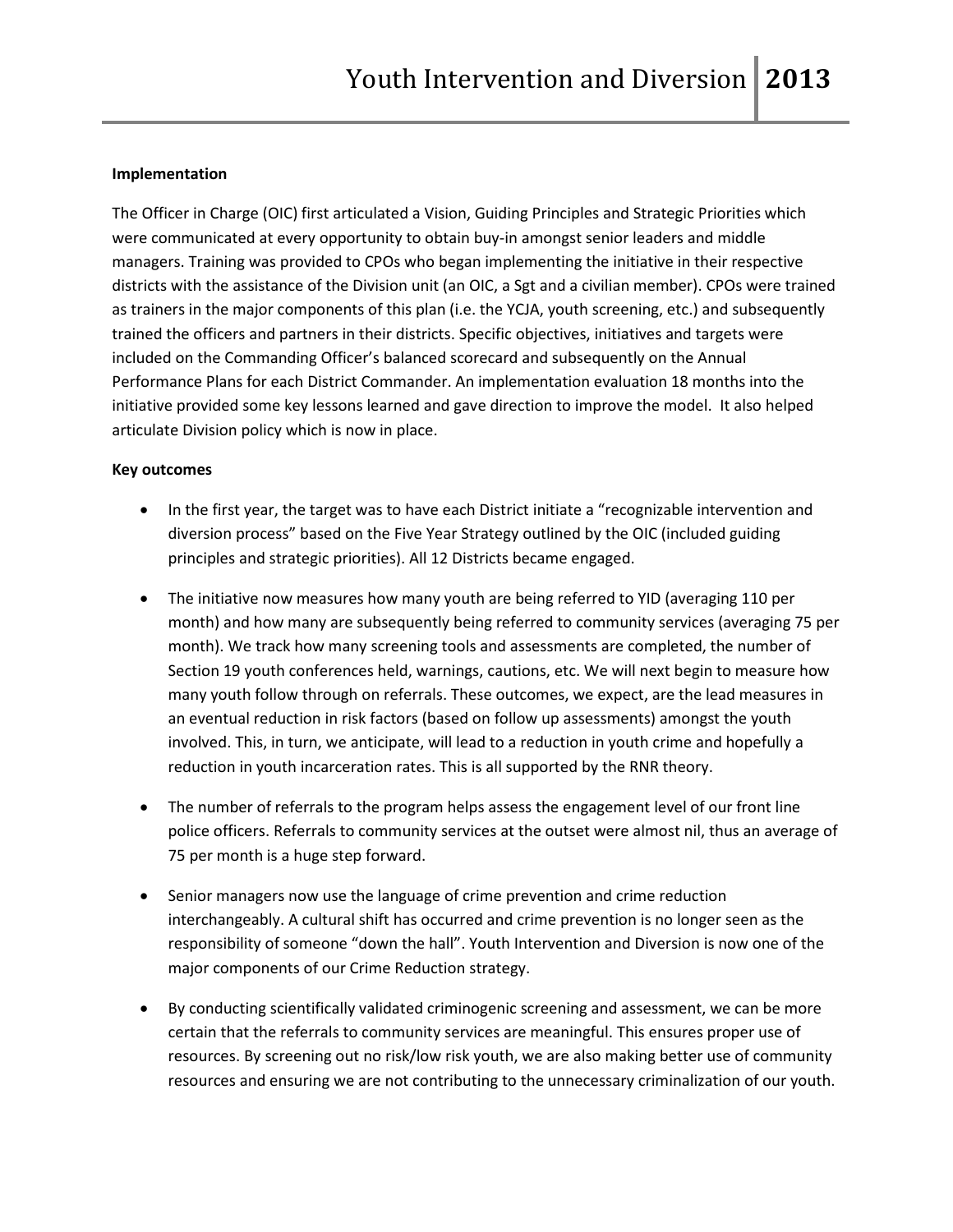- We have moved away from some very costly and largely ineffective school based education and awareness programs, thus making better use of police resources.
- CPOs have trained police officers to recognize the value of diversion and have contributed to reducing officers' workloads.
- Provincial Public Safety Corrections reports there has been a substantial reduction in the number of youth files being referred to Alternative Measures (Extrajudicial Sanctions). The numbers are very promising. This reduces the number of youth who have a court record. Evidence shows youth with a court record are far more likely to be charged, thus we have reduced unnecessary criminalization of youth.
- We also set out to create a pool of "crime prevention professionals" who are experts in youth crime prevention. We have done so with our CPOs and uniformed crime prevention personnel who are now fully trained on risk and protective factors, youth screening/assessment and the YCJA. In addition, the RCMP has used its influence to obtain funding to build additional skill and capacity amongst community and government service providers to better enable them to deliver evidence-based interventions for youth. The aforementioned DOJ funding was used, in part, to provide specific skills to service providers (such as motivational interviewing training, mental health training, intervention for youth who misuse drugs and alcohol, etc). All of the training we do is integrated – police, government employees and community learning side-byside. We are using police leadership to build community capacity.
- Preliminary discussions have taken place regarding funding allocation where we have attempted to influence public spending based on evidence that shows some programs are providing a better service than others. These are not decisions we control, but we will continue to try and influence in this area.
- In the first two years from implementation, the NB youth crime rate dropped 27%, the youth Crime Severity Index dropped 30% and incidents of youth crime in RCMP jurisdiction were reduced almost 33%. Prior to implementation, incidents of youth crime in RCMP jurisdiction were trending up. Overall, youth incidents are down almost 38% from their peak in 2008.

# **Communications - Key Messages**

### **For Communities and Partners:**

- 1. The police are going to get better at referring youth to community services, so get ready.
- 2. If you are making evidenced-based decisions about youth (i.e. the police officer or CPO is using evidence-based tools to screen for risk factors, the YIDC is using evidence-based tools to assess and plan for youth and the community is offering evidence-based programs to deal with risk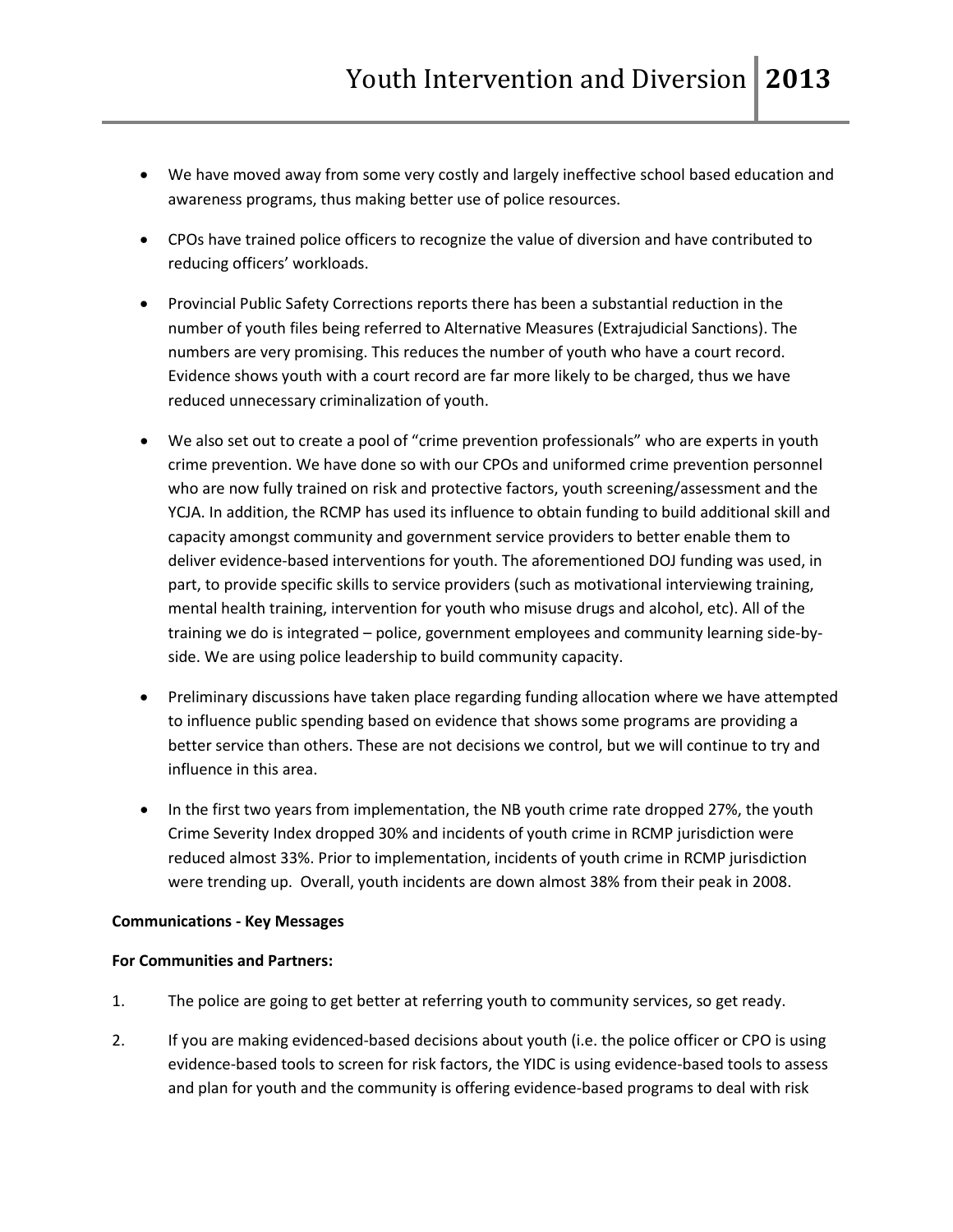factors) and you subsequently determine that there are gaps in services, the RCMP will use its full influence as well as that of every government partner it can bring to the table, to assist the community in obtaining the required funding to fill the noted gaps. (In other words, "get ready", but if you are on board, we'll help you get ready.)

# **For Front Line Police Officers:**

- 1. All youth are not the same, thus the police response to all youth should not be the same.
- 2. The decision made by a police officer who is contemplating a charge against a young person is very likely to have an impact that will last the rest of the young person's life – for better or for worse. We have an obligation to always try to make this decision for the better and avoid labeling youth as offenders. We must therefore consider the totality of the circumstances, including the risk factors that may have led the youth to commit a crime in the first place.
- 3. Crime prevention is the responsibility of all police officers and not just the crime prevention unit. The YCJA is one of the most important pieces of enabling legislation designed to assist a police officer in his/her prevention mandate.
- 4. Know your options under the YCJA and know that your discretion is limited in that you MUST first consider EJM when dealing with a youth.
- 5. CPOs and uniformed crime prevention personnel are now experts in youth intervention and diversion and they can assist by taking youth files off your desk.

# **For Senior Managers:**

- 1. We must not separate our crime prevention mandate from our enforcement mandate. We must discuss crime prevention and crime reduction as two sides of the same coin, sharing the exact same principles – the right people to the right services at the right time. Sometimes that means court and jail (enforcement), but often it means some form of community intervention (prevention), especially for youth.
- 2. If we are to make the best use of scarce resources, we need to ensure that those who are responsible for implementing our crime prevention strategy are not solely focused on education and awareness. There is no evidence to suggest that our education and awareness efforts have actually led to a reduction in crime.

# **Evaluation**

An implementation evaluation was completed about 18 months into the initiative by a PhD student hired under the Federal Student Work Experience Program. The recommendations have been implemented and the findings were instrumental in the creation of Division policy. The same student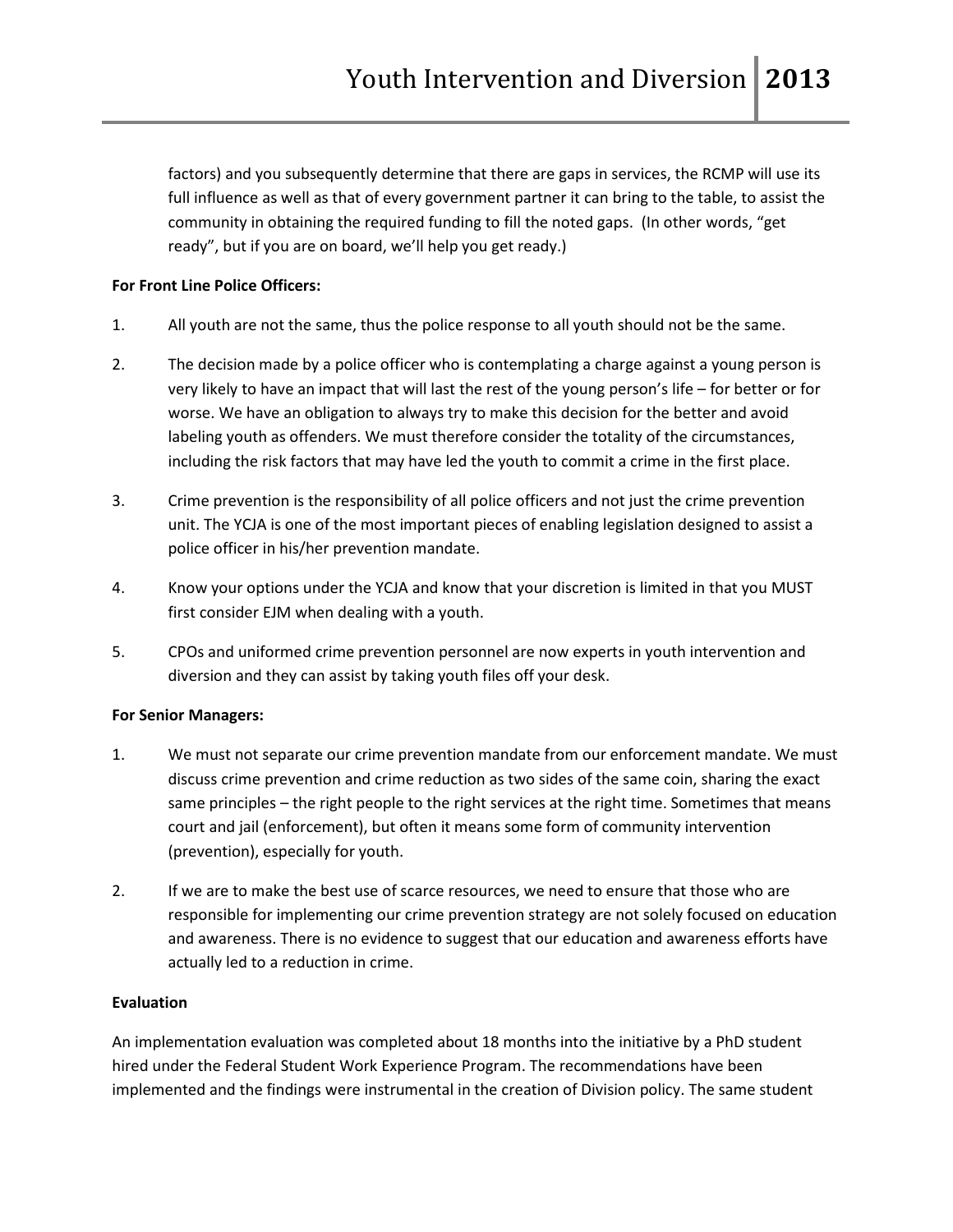has begun the impact evaluation research for her PhD dissertation (Jan '14). This will measure changes in risk factors amongst referred youth, recidivism/re-contact rates, compliance, etc.

Early feedback from participants has been exceptionally positive. In one district, of the first 20 youth referred to the program, only one had reoffended some 8-10 months after intervention. To date, approximately 2000 youth have gone through the YID process and over 1500 have been screened using the Youth Level of Service/Case Management Inventory – Screening Version. The data around risk factors has been valuable in terms of assigning resources and assessing the need for additional resources and training. The data is regularly shared with provincial partners in Corrections, Public Safety and NGO service providers. This allows partners to also target resources and training to meet the needs of our youth.

Statistics are also broken down by District to allow for localized discussions on the needs of youth. Already, as a result of data from screening youth, the RCMP has provided training on an evidence-based program designed to intervene with youth who have demonstrated a propensity to misuse drugs or alcohol. Nearly 100 facilitators have been trained and are now accepting referrals from police and other sources.

Currently, the average number of youth being referred to the program is approximately 110 per month. Approximately 75 per month are being referred to community services to deal with risk factors identified through appropriate screening and assessment.

# **Efficiencies Within Police Services & Community Engagement**

YID capitalized on the success of the J Division Crime Reduction strategy which effectively engaged front line police personnel in an evidence-based approach to prolific offenders. YID demonstrated the connection between prevention and reduction by providing a clear, compelling and evidence-based vision that focused crime prevention efforts on the "next generation" of prolific offenders. This strategy demonstrated to officers that Crime Prevention was more than an exercise of 'stickers and coloring books' and convinced them they have a huge role to play. It helped officers understand that their discretion is the most powerful prevention tool at their disposal. It taught them how to contribute to Crime Prevention and Crime Reduction by ensuring they make good decisions with moderate to high risk youth. Over 90% of J Division's front line police officers were trained on the YCJA (emphasis on Extrajudicial Measures), risk and protective factors (to help understand the root causes of youth crime) and a risk screening tool (to demonstrate that all youth were not the same, thus the police response should not be the same for all youth).

The YID model also responded to the specific challenges of rural NB populations by utilizing the 'committee' approach to youth assessments and intervention planning in lieu of the 'central agency' approach seen in some urban centers (such as Ottawa). Rural NB simply does not have the resources of large cities, so a committee approach was necessary. However, the YID also operates effectively in Codiac, which is the largest municipality policed by the RCMP in NB.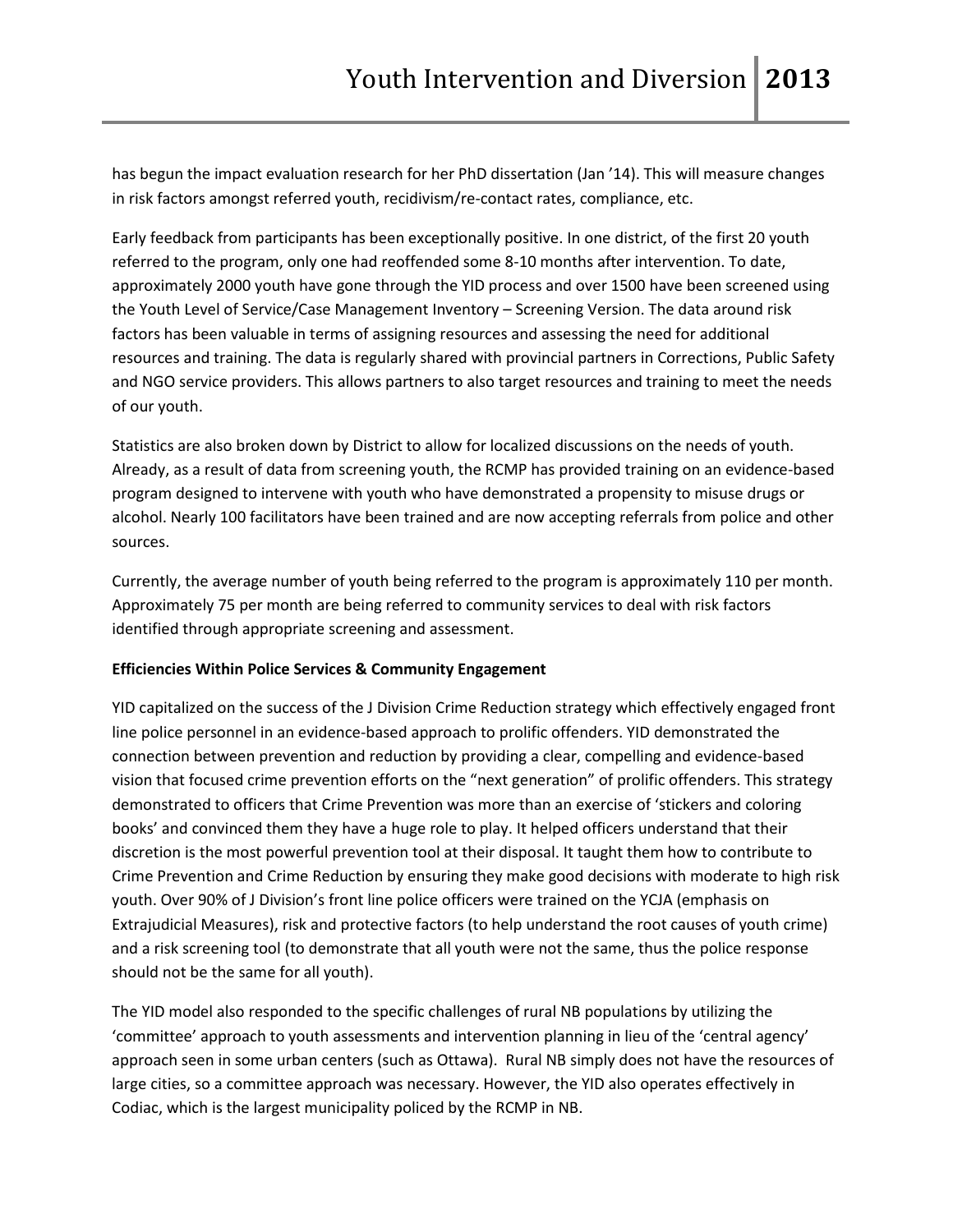The YCJA contains specific principles and mandated requirements that guide police officers to refer youthful offenders to EJM when appropriate. We are now using this provision to the fullest advantage of our communities and our youth by steering at risk youth away from an overburdened criminal justice system and into evidence-based programs that have proven to reduce their propensity to offend. By identifying a moderate risk youth for treatment early, we are capitalizing on an opportunity to get them to the appropriate services before it is too costly (i.e. incarceration).

This strategy further demonstrated innovation by realigning crime prevention resources to create a pool of intervention and diversion experts. These CPOs and uniformed crime prevention personnel are able to reduce a front line officer's workload by taking youth files off their desks. They are also the 'go to' people for advice, training and expertise on youth crime; assisting District Commanders, front-line officers and community partners. This pool of experts also ensures the sustainability of this initiative.

Most importantly, this initiative has fully engaged community service providers in contributing to the youth criminal justice system. They have taken the responsibility for providing services and support to youth in crisis as per the principles of the *YCJA*.

### **Building Community Capacity**

Youth at risk are often referred to community based services, programs, initiatives or activities to address issues such as poor peer association, drug and alcohol misuse, family problems, etc. The Crime Reduction Unit obtained significant federal funding which was used to facilitate workshops for over 640 police, provincial partners and community service providers. The workshops covered topics such as mental health, addictions, motivational interviewing, restorative practices and youth diversion. Training was based on data obtained through youth screening and feedback from community partners on gaps in services and skills required to effectively treat the youth being referred. Some of the funding was used to train 120 facilitators from all over NB on the SEEING ONESELF ® program - an evidence-based youth alcohol/drug misuse intervention program which has also demonstrated good outcomes for mental health issues. The intention of YID was to integrate the efforts of the police, the community, NGOs and government agencies to provide timely, meaningful and appropriate interventions for youth. In building community capacity to increase protective factors and decrease youth recidivism, the YID model has made an investment in the long term wellness of children, youth and families. Indeed, the fact that this model is based in very sound research and evidence is one of the major reasons J Division has been able to attract this type of financial investment from federal partners.

# **Culture Change**

We now have all of our Crime Prevention resources focused on a strategy supported by solid research and scientific theory – evidence based policing. By focusing on moderate risk youth, we have the potential to realize medium and long term reductions in crime, thus allowing police forces the opportunity to be less reactive and more proactive. This initiative also engages front line police officers in fulfilling their responsibilities around Crime Prevention. Simply put, the policing profession has, for